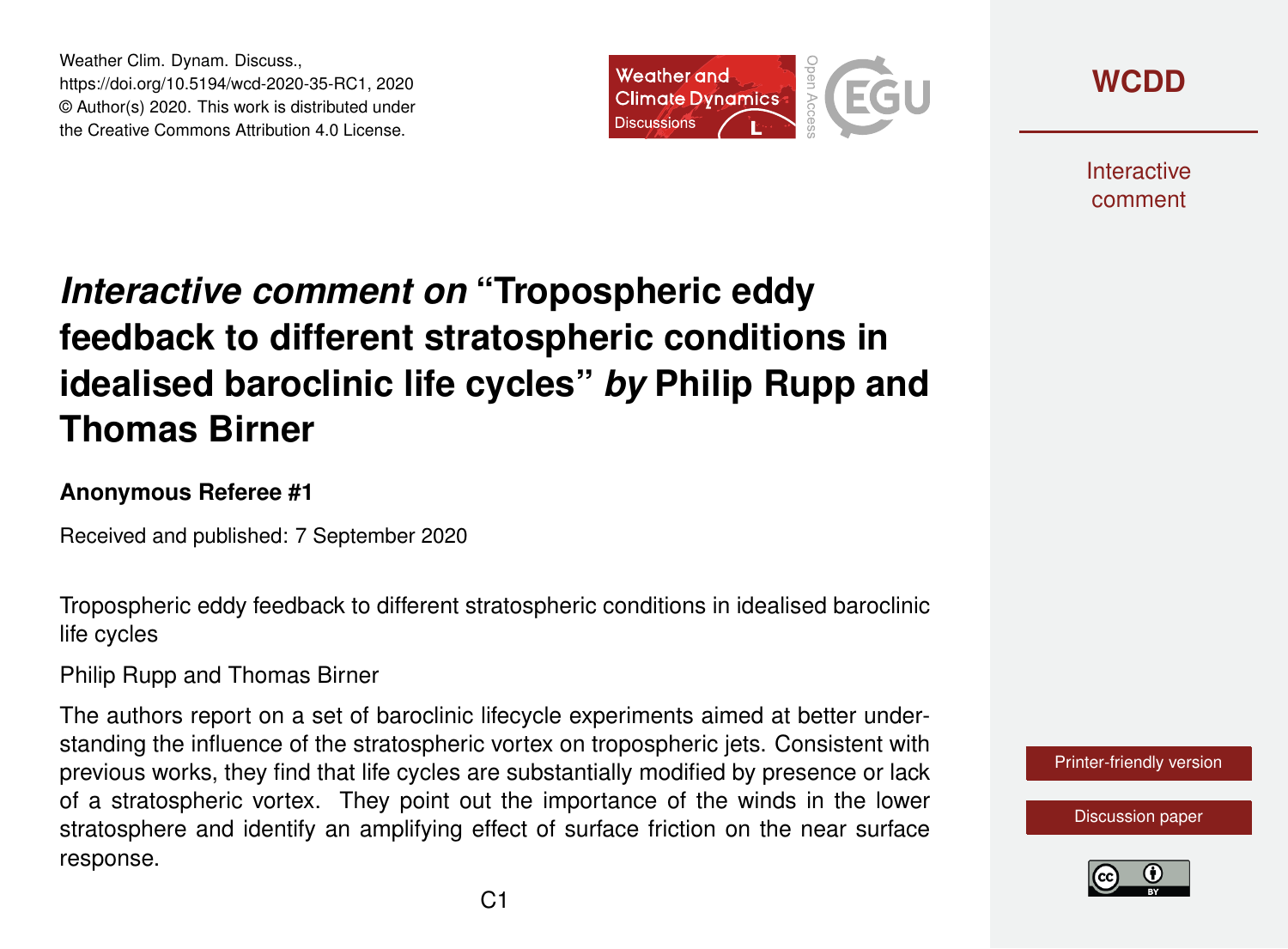The experiments are interesting and potentially quite informative - more idealized experiments such as these are, in my opinion, under-utilized for studying this difficult problem. In particular I found them to be a very clear illustration of the importance of non-linear phase of baroclinic lifecycles in understanding the nature of the tropospheric eddy feedbacks. However, I found some of the discussion to be a bit unsatisfying. I think the most useful suggestion I can give is to strengthen and clarify the comparison of the present results with previous studies on baroclinic lifecycles. Section 1.2 does set up some past results, but it's never made that clear how the present results fit in. For instance: the Wittman papers emphasize changes in linear growth rates, while the present paper emphasizes the non-linear decay phase as the key period of difference, finding (from what I can tell) relatively weak changes in the growth rates. Is this discrepancy consistent with the Smy and Scott emphasis on PV in the sub-vortex region? How much does this have to do with the different basic states?

To be clear - overall this is a solid peice of science and should ultimately be worthy of publication. I have some further specific comments and suggestions below; some of which might involve significant further efforts. I do not require all of these suggestions to be pursued, but I do think the paper would be substantially improved if this main point can be substantially addressed.

Major comments/suggestions

PV structure

The PV structure of the initial conditions is emphasized in Fig. 1, but it is not really made reference to later in the interpretation. For instance, how do the perturbations considered in Section 4 modify the PV gradients? One clear difference between T and TS is the presence of narrow region of positive pv gradient near 20 km at 60 degrees in the presence of a stratospheric jet; is it really the winds in the lower stratosphere that are key, or is it the PV gradient structure? Moreover, how is the zonal PV structure changed over the evolution of the lifecycles?

## **[WCDD](https://wcd.copernicus.org/preprints/)**

**Interactive** comment

[Printer-friendly version](https://wcd.copernicus.org/preprints/wcd-2020-35/wcd-2020-35-RC1-print.pdf)

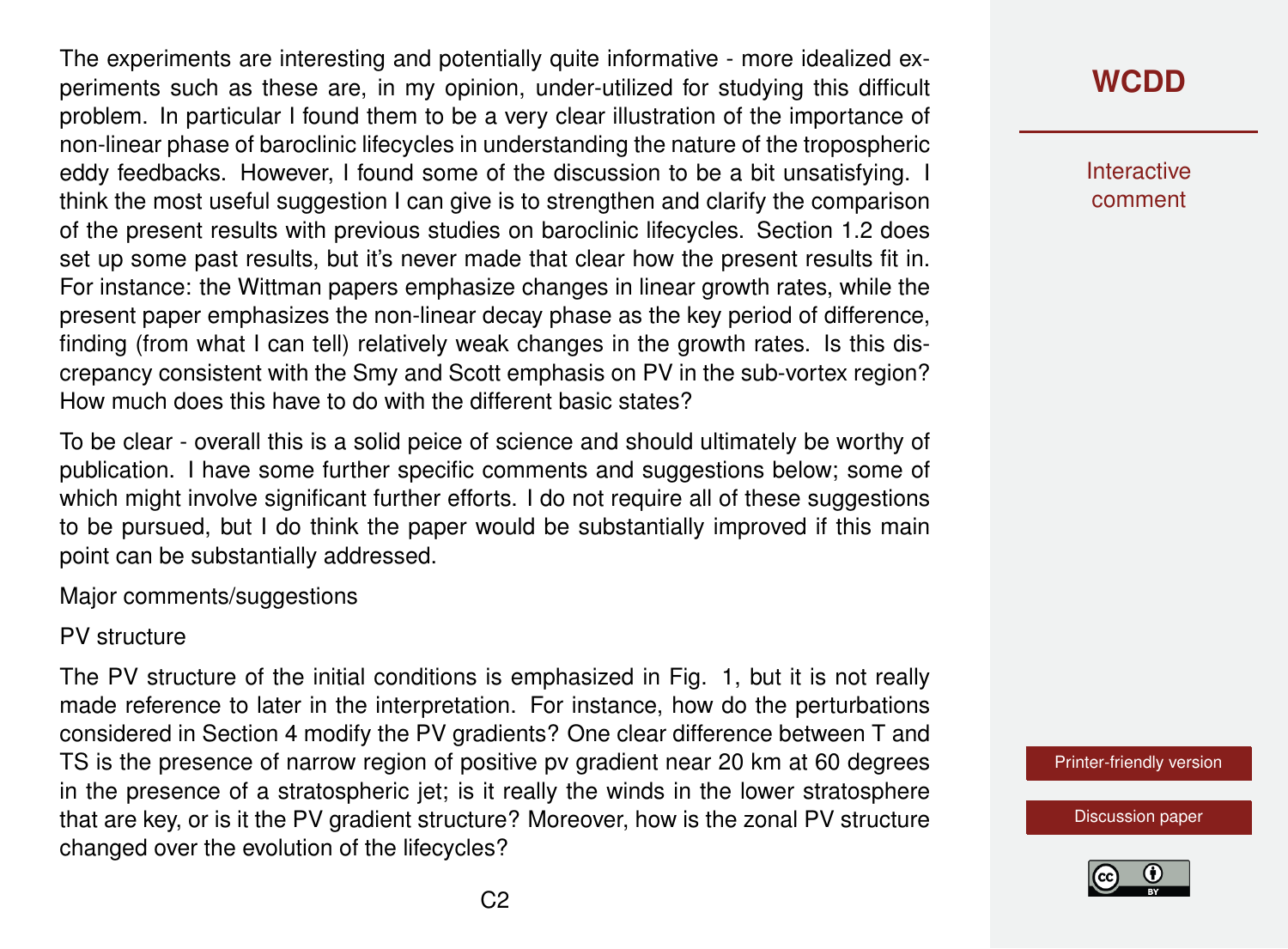#### **Energetics**

It seems that one way of interpreting these results, consistent with the discussion of Barnes and Young (1992) in Section 1.2, is that the presence of the stratospheric jet allows for a greater conversion of APE to EKE and ultimately MKE; and that this is further enhanced by including surface friction. If this is a fair characterization of the present results, how does the available potential energy differ in the various cases? Could this result be simply explained by the presence of more APE in the cases with a stratospheric vortex?

A related comment: in the presence of surface friction there isn't really final steady state as MKE will continue to dissipate. This is very briefly discussed right at the end of the discussion (l430), but until the reader gets there it's not really clear how the authors defined the final state. Would it be possible to put the figures in the supplementary information on more equal footing by computing the energy lost to surface frection in the runs in Fig. S2, showing instead the net EKE and MKE generated by conservative processes?

#### Mass fluxes

There is some discussion of the 1000 hPa 'Geopotential height' anomalies as a measure of the surface NAM or AO signature of the baroclinic adjustment. One substantial point is that equation (2) on line 270 assumes gradient wind balance holds near surface. This is ok for case with no friction, but not for the case with surface friction, which will modify dominant the force balance. This could be corrected by adding in surface friction on right hand side.

But I wonder if it might be more directly useful to consider the evolution of the surface pressure, and the nature of the mass fluxes in these experiments; in particular I wonder if these are substantially modified by the presence of an Ekman layer in the cases with surface friction.

## **[WCDD](https://wcd.copernicus.org/preprints/)**

Interactive comment

[Printer-friendly version](https://wcd.copernicus.org/preprints/wcd-2020-35/wcd-2020-35-RC1-print.pdf)

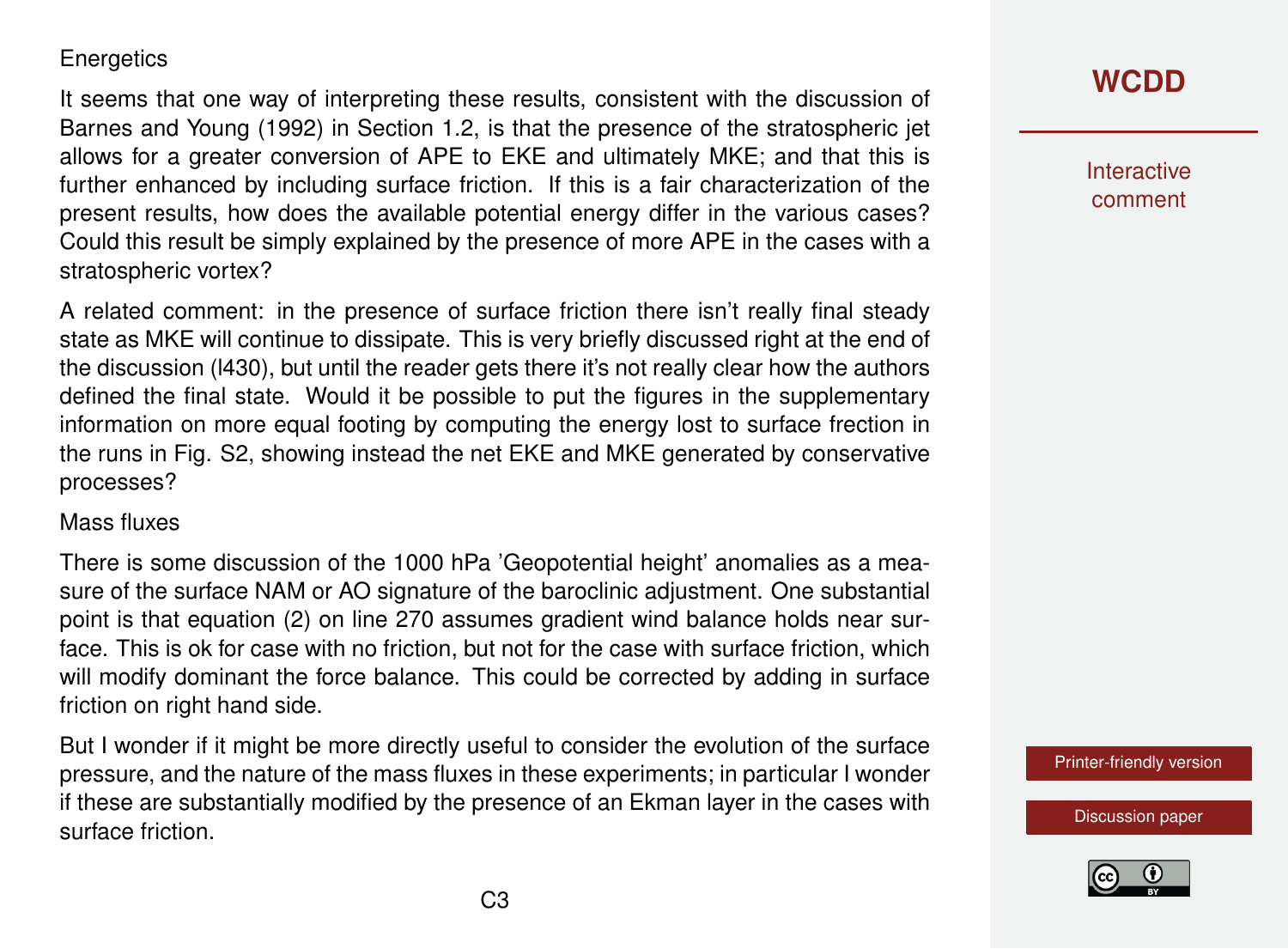Specific/Minor Comments:

l76: perturbation to what?

l188: could this alternatively be explained by greater meridional shear in TS simulation?

l213: Are EKE and MKE integrated over depth of troposphere or the depth of atmosphere? I would think that the MKE of polar jet is small but not negligible.

l310-317: I found the grouping of these experiments to be initially quite confusing, thinking that the natural ordering would be to group TS>10 with TS<10, and TS>25 with TS<25. I did ultimately figure out that the logic is intended to emphasize the wind anomalies in the lower stratosphere (to be fair, this is stated in the text, but preconceived notions can be hard to shake sometimes).

This is ultimately just an issue of presentation. But I did wonder if it would be clearer to readers to start with (what seems to me) the more natural a priori sorting instead of anticipating the results? If not, perhaps naming the sets something more descriptive, such as 'Weak winds/Strong winds' instead of 'Set 1/Set 2'?

l325 discussed

Fig. 7: How does u at 15 km vary over this set of integrations? This might be more illuminating than the mid-stratospheric winds.

l413-414: what is this statement based on? explicit calculations or assumption of linearity?

l423: The additivity of surface winds also is not perfect.

l450: This final paragraph also contributed to my feeling unsatisfied by the discussion. What is the explanation for the downward influence suggested by the present results? How can we use these experiments to quantify the eddy feedback? These aren't unreasonable claims, but the authors should explain them more explicitly.

**[WCDD](https://wcd.copernicus.org/preprints/)**

**Interactive** comment

[Printer-friendly version](https://wcd.copernicus.org/preprints/wcd-2020-35/wcd-2020-35-RC1-print.pdf)